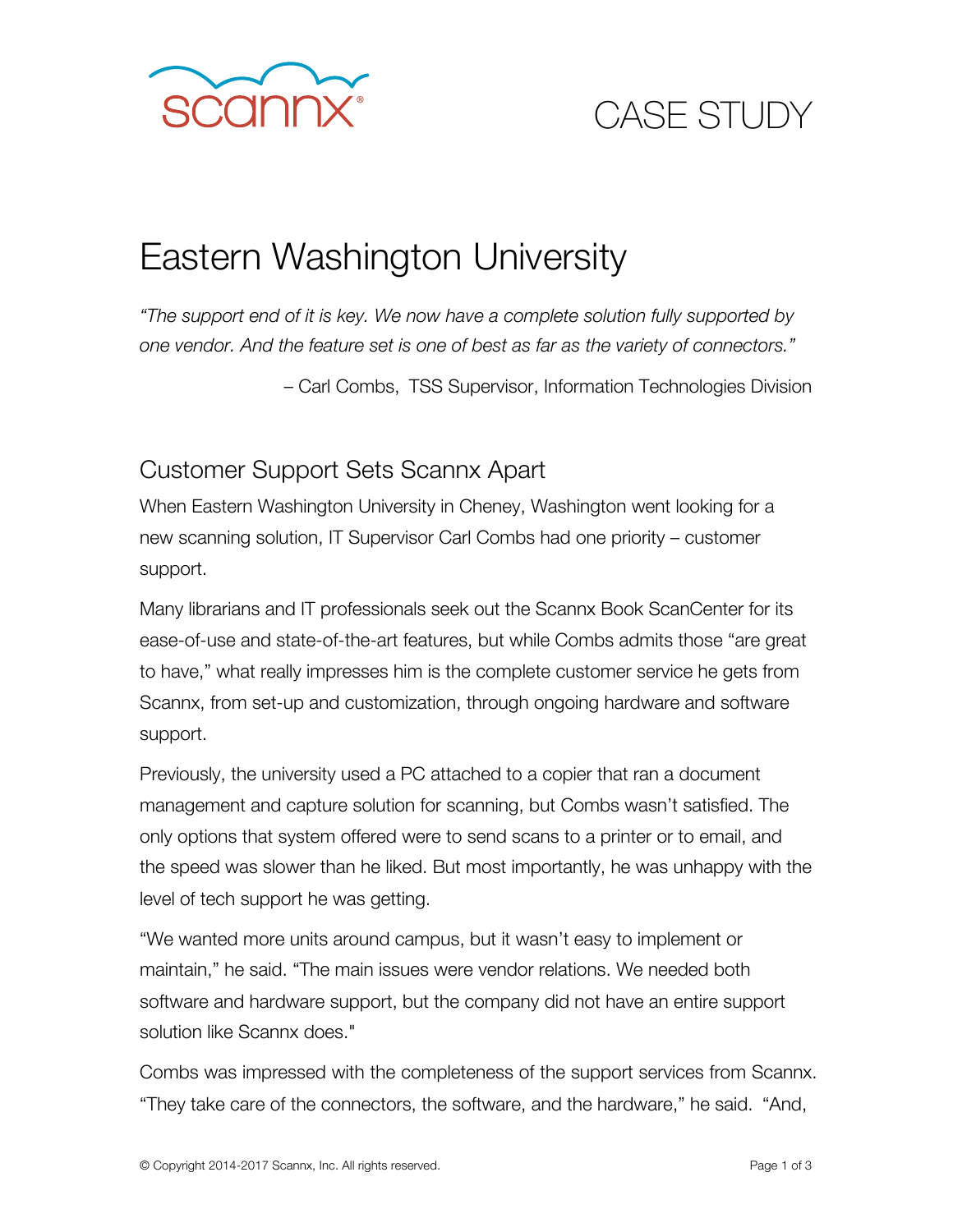

## CASE STUDY

while different vendors would tell us different things, there was some confidence in the way Scannx was selling the product that they could make it work for us." In addition, he appreciated that Scannx offered to send him a demo unit. "That was very helpful," he said. "We got it in and had it for a month." That test run convinced him.

#### Customizing Options Make Book ScanCenter a Perfect Fit

Eastern Washington University initially installed six Book ScanCenter 2.0 kiosks with both the patented book-edge 11"x17" flatbed scanner and a Xerox DocuMate sheet-fed scanner that accepts stacks of pages, has double-sided capabilities, and scans 90 images per minute. "We wanted to have both options – flatbed if they have larger 11"x17" pages, or want to show off their art, and sheet-fed for normal 8 1⁄2" x 11" sheets of paper, so they can just put it in and it's on its way," said Combs. The Book ScanCenters were deployed around the university – three in the library, two in computer labs on the main campus and the Riverpoint campus, and one in the Disability Support Services office. For easier access, the scanners were set up on air-touch tables, which allow the user to easily adjust the height up or down – a solution that is particularly appreciated by special needs users.

For added security, the university wanted a separate button to send scans through the campus-authenticated email system, as well as a connector for general email addresses. They also wanted users to have the ability to upload scans to NetStorage, Eastern's internal online storage site, where each student has 10 free gigabytes of storage. Combs also had Scannx set up connectors to allow users to scan to USB flash drives, Google Drive, and mobile devices.

"One of best things about Scannx was that they were willing to work with us to customize the connectors to work in our environment," said Combs. "There are always bumps in the road when you implement something, but Scannx took it on and made it work. So, the support has been outstanding."